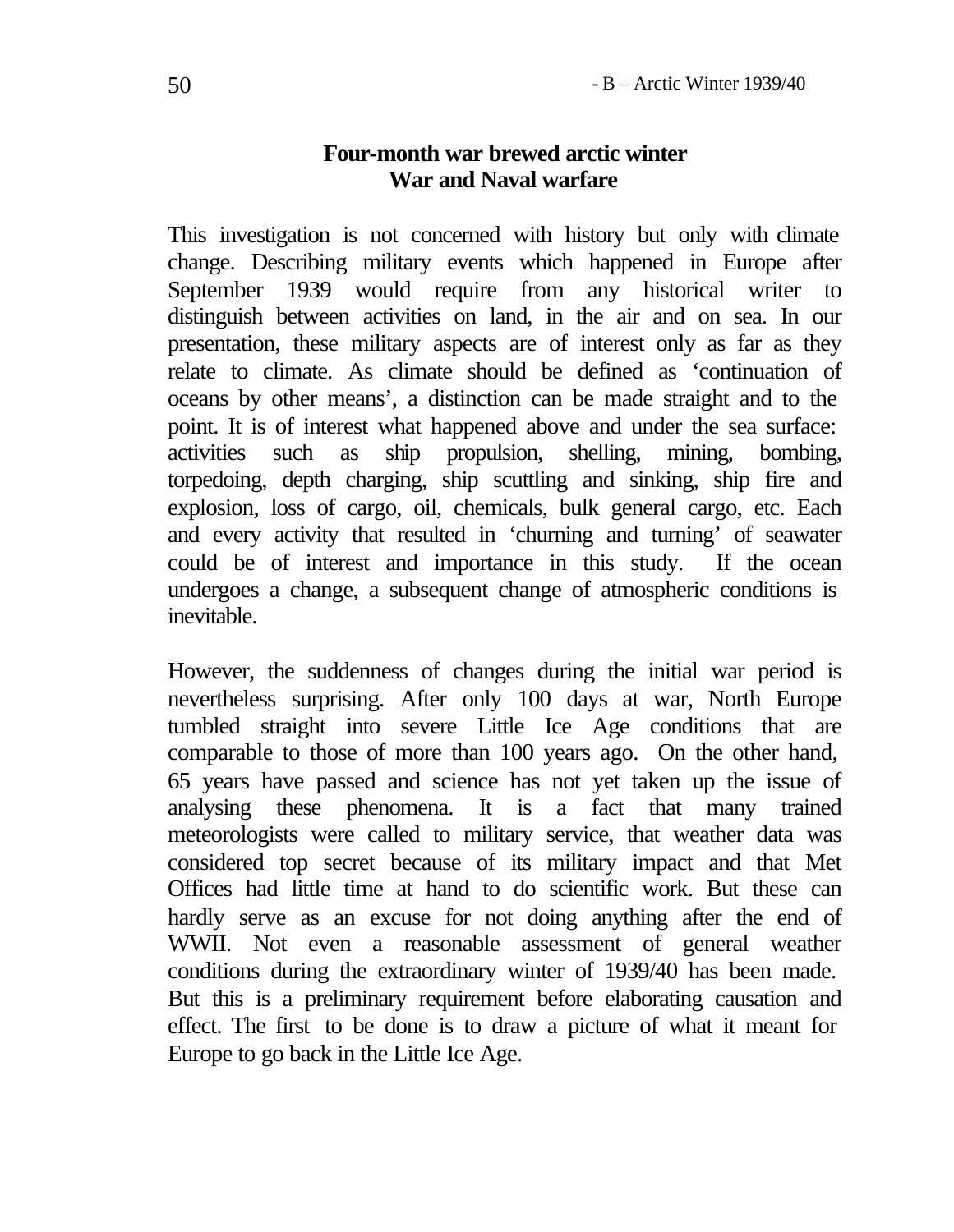

# **General winter weather scenario**

Even Northern Spain recorded a temperature of -18°C at the beginning of WW2. Severe winter period lasted from mid-December 1939 to March 1940. Cold centre was The Netherlands and North Germany, generated by arctic air from Siberian interior. Extreme conditions were felt in

Finland, Sweden, South of Norway, Denmark, Southwest of England, North of France, Hungary, Yugoslavia, Romania, Poland, Baltic countries and Western Russia. In the south of the line London-Budapest-Bucharest, weather was extremely cold and erratic for some days but mean value was not exceptional. In Switzerland, for example, winter was short and weather in February 1940 was close to normal. By mid-January, newspapers reported extraordinary temperatures as it follows: Finland and Baltic countries –48°C, South of Sweden -35°C, Denmark -26°C, Poland –40°C, Budapest -32°C, Paris –20°C.

Although weather remained cold until mid-February, a second cold wave gripped Northern Europe with temperatures of -25<sup>o</sup>C in Sweden, Denmark and Holland, -33°C in Budapest, and -47°C in the Baltic countries. Subzero temperatures lasted at Potsdam/Berlin until the 15<sup>th</sup> of April, with only about 20 days without freezing temperatures inbetween.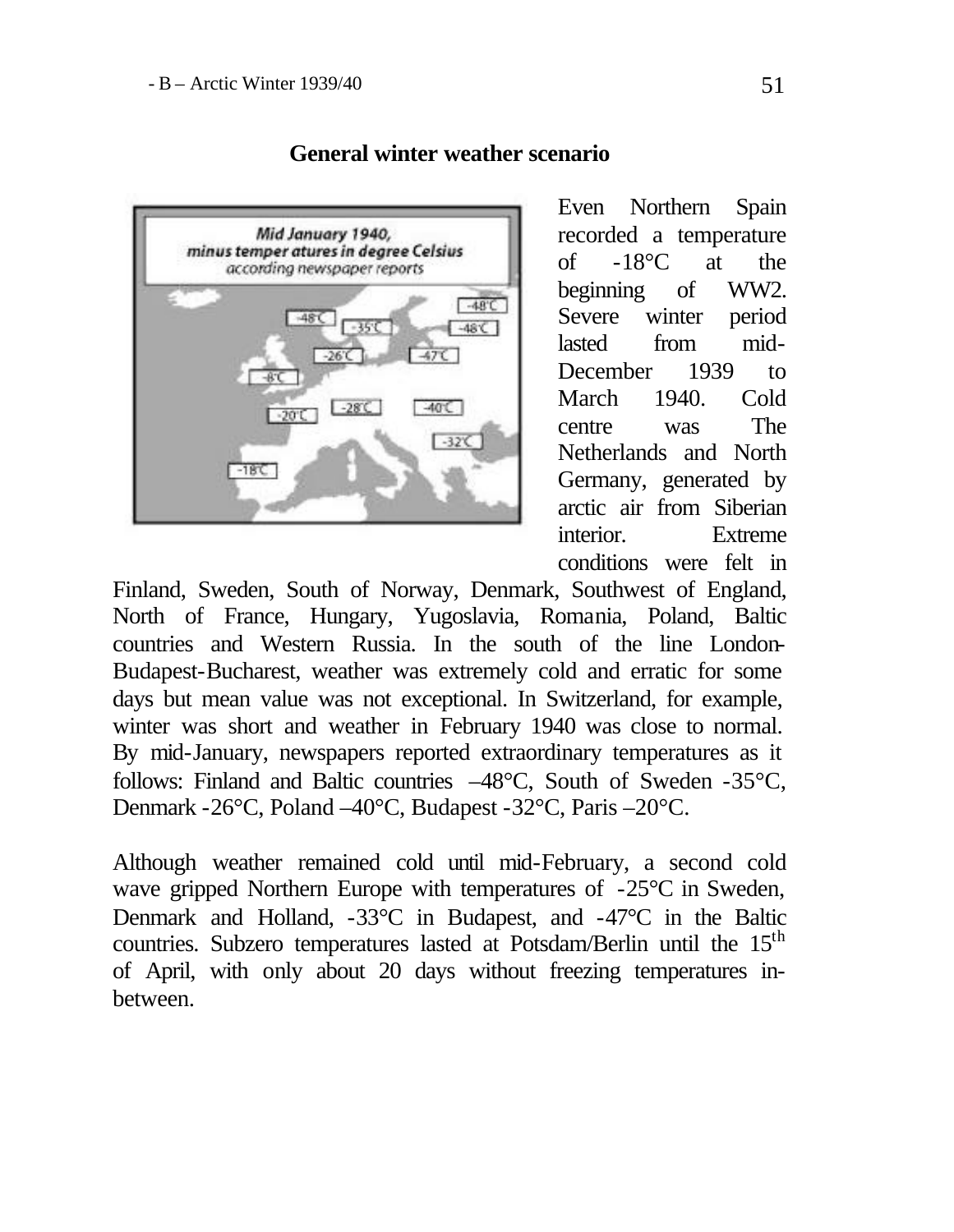#### **Winter conditions in Northern European Countries**

A brief assessment in respect of the most affected countries in Northern Europe will be listed and remarks given if deemed helpful in further discussion. The list will start with Great Britain that is always of particularly climatic interest due to its location between maritime and continental weather conditions. Germany, which reported a record winter in its northern and eastern areas, will be dealt with at the end of the next section.

### **Great Britain**

In January 1940, England was plunged into cold: it was the coldest month since 1895. The South was particularly affected, probably the coldest month for 100 years, as the chronologist of the Royal Met Society (H.C. Gunton)1 wrote a few months later. According to Kew Observatory, January 1940 was the coldest since 1791 and had the highest percentage of frost days. Also Greenwich figure was the lowest recorded during the past one hundred years, which was 0.5°C lower than the means for the long-remembered January 1881.

January 1940 is also remarkable for its high snow figures throughout many parts of the country and for a great Ice Storm from Kent to Exmoor and the Cotswolds, and from Sussex to Cambridgeshire and the north Midlands at the end of the month. Reports indicated: Icy Storm hits Britain; London has Heavy Snow, Heavy snow paralyses Britain; Transportation is badly affected (NYT, the  $29<sup>th</sup>$  of January 1940). Cold broke a forty-six-year record. There were three inches of snow in the centre of London (NYT, the  $30<sup>th</sup>$  of January 1940). In the close vicinity of London, the river Thames had frozen for the first time since 1814 (Neue Zürcher Zeitung, the  $29<sup>th</sup>$  of January 1940). These conditions show that continental and maritime air fought their own battle for supremacy. In Britain, maritime site gained back

<sup>1</sup> Gunton, H.C. (1939/40); 'Report on the Phenological Observations in British Isles from Dec. 1939, to Nov. 1940', in: Quarterly Journal of Royal Met. Soc. 1941, p.67f).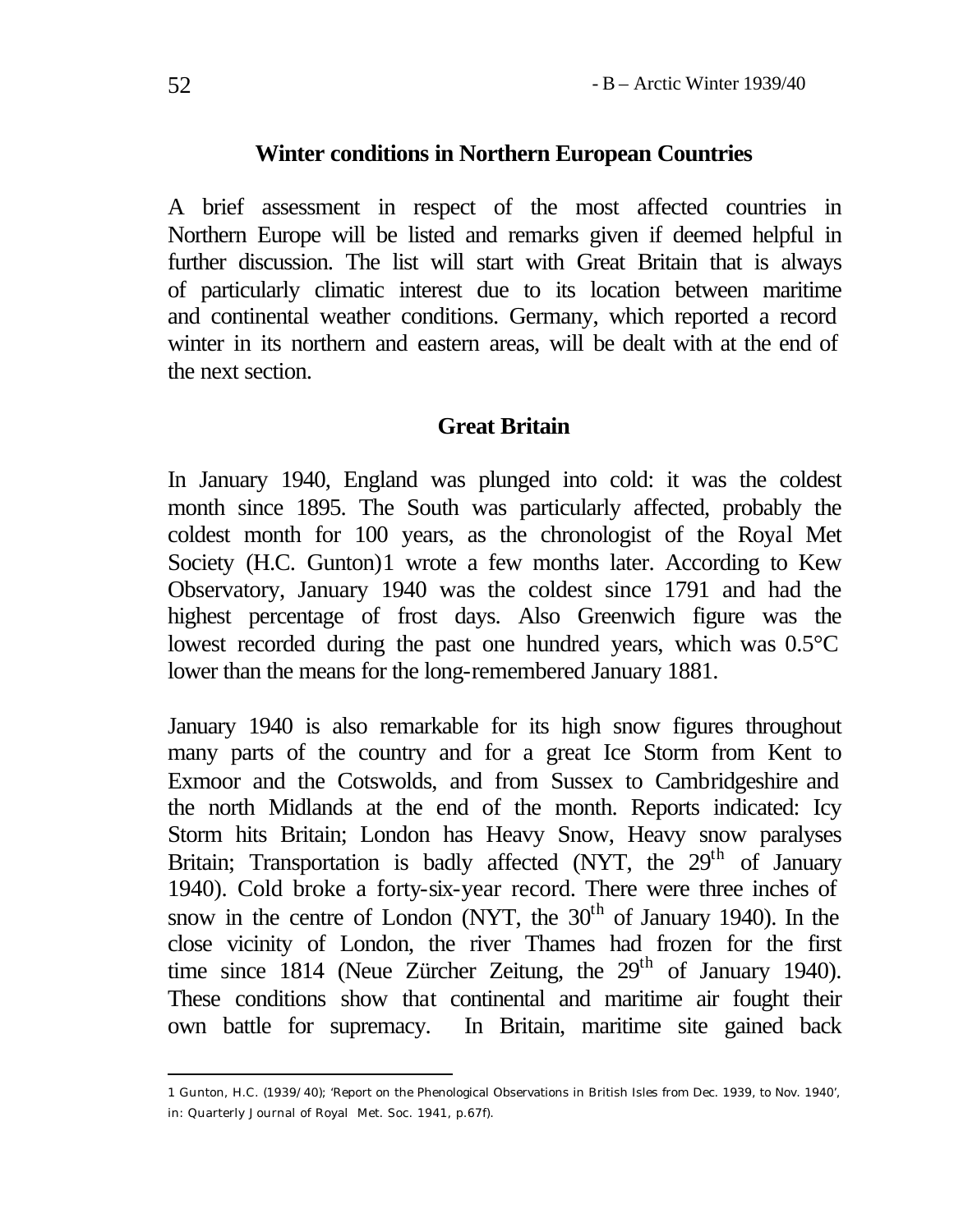control a few days later. February 1940 was without extreme temperatures. Only the melting of the remains from the Ice storm caused widespread flooding.

Notice: The facts stated in the previous two paragraphs give a strong indication that Southern North Sea has been cooled down too much and too early due to enormous naval activities since September 1939, a principal factor for the emergence of arctic winter in Northern Europe and a key subject in the following chapters.

# **The Netherlands**

It was the same with the Netherlands: the coldest winter since 1830 (NYT, the  $20<sup>th</sup>$  of February 1940). Some further reports say:

The 6<sup>th</sup> of January 1940: Drift ice in the East Scheldt. Ameland temporarily cut off from the mainland by ice. River Maas is frozen over from Woudrichem to Heusden<sup>2</sup>.

The 12<sup>th</sup> of January 1940; Amsterdam: Floating ice is halting traffic on the rivers Rhine, Maas and Yssel. The ports of Amsterdam and Rotterdam are being kept open with considerable difficulty. The cold increases the losses already caused by war conditions. For instance, the number of ships calling at Rotterdam has dropped from 1,300 per month, before the war, to 380 now. (NYT, the  $13<sup>th</sup>$  of January 1940)

The 14<sup>th</sup> of January 1940: At least two ships were crushed in ice packs on the Rhine and Ijsselmeer Rivers and thirty others were damaged severely. (NYT, the  $14<sup>th</sup>$  of February 1940)

The  $21<sup>st</sup>$  of January 1940: Heavy ice drift reported on the west Scheldt.

The 13<sup>th</sup> of February 1940; Amsterdam: Hundreds of persons abandoned their homes in the face of crushing ice packs boiling up

<sup>2</sup> Frankcom, C.E.N.; 'Ice conditions in the Baltic and Danube Areas December 1st 1939 to January 23rd 1940', in: The Meteorological Magazine, Vol.75, February 1940, pp. 1-8.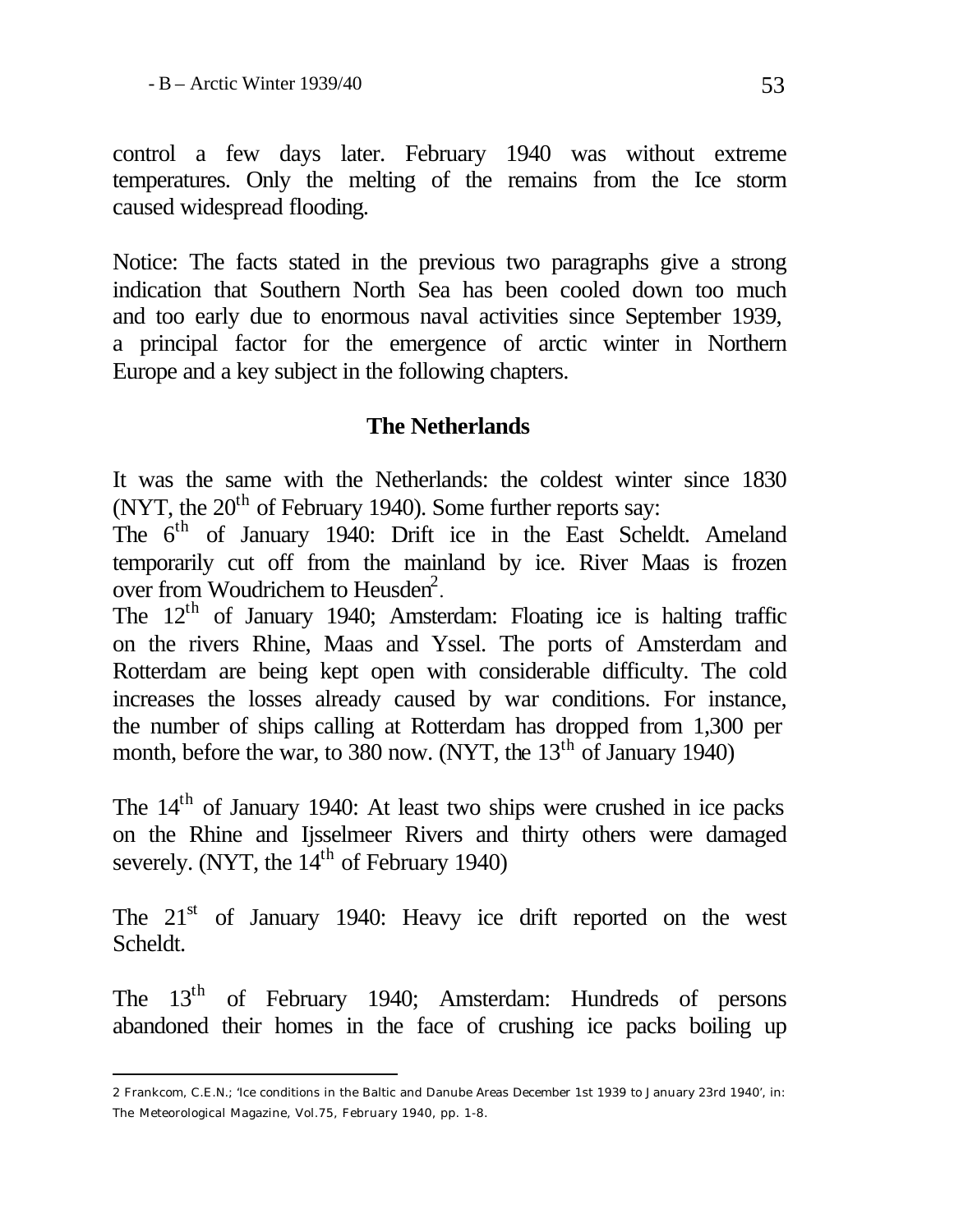from ice-locked canals, rivers and seas. Europe suffered tonight in the paralysing grip of the bitterest cold in more than 100 years. Weather Bureaus in Amsterdam recorded the lowest temperature ever recorded in this country: 11.2 degrees below zero Fahrenheit (-24°C). For the Netherlands, which has a rather mild climate, this is more severe than the lowest temperatures recorded in Minnesota. The average for the whole country was 1.4 Fahrenheit degrees above zero  $(17^{\circ}C)$ . Water transportation in the Netherlands has been completely paralysed. Canals have been covered with thick ice for more than six weeks, while traffic on the Rhine and Waal stopped on the  $11<sup>th</sup>$  of January. (NYT, the  $14<sup>th</sup>$  of February 1940)

Notice: The cold came early and was severe. It prolonged for two full months. Every aspect points out to the impact that naval activities had on North and Baltic Sea conditions.

### **Denmark**

"It is Denmark's worst winter since 1860". (NYT, the 15<sup>th</sup> of February 1940) What else was reported? A few examples:

The  $28<sup>th</sup>$  of December 1939: Snow storms sweep Denmark (Frankfurter Zeitung, the  $29<sup>th</sup>$  of December 1939)



The 3<sup>rd</sup> of January 1940: Heavy snowstorms reported again from Denmark and traffic at Jutland is affected. (Neue Zürcher Zeitung, the 3rd of January 1940).

The  $17<sup>th</sup>$  of January 1940: In Copenhagen, 14.8 degrees below zero Fahrenheit (-26°C) was registered early today; there was no sign that the cold wave would abate soon. Heavy snowstorms accompanied the cold, and traffic in many parts of Denmark was impeded or brought to a standstill. (NYT, the  $18<sup>th</sup>$  of January 1940)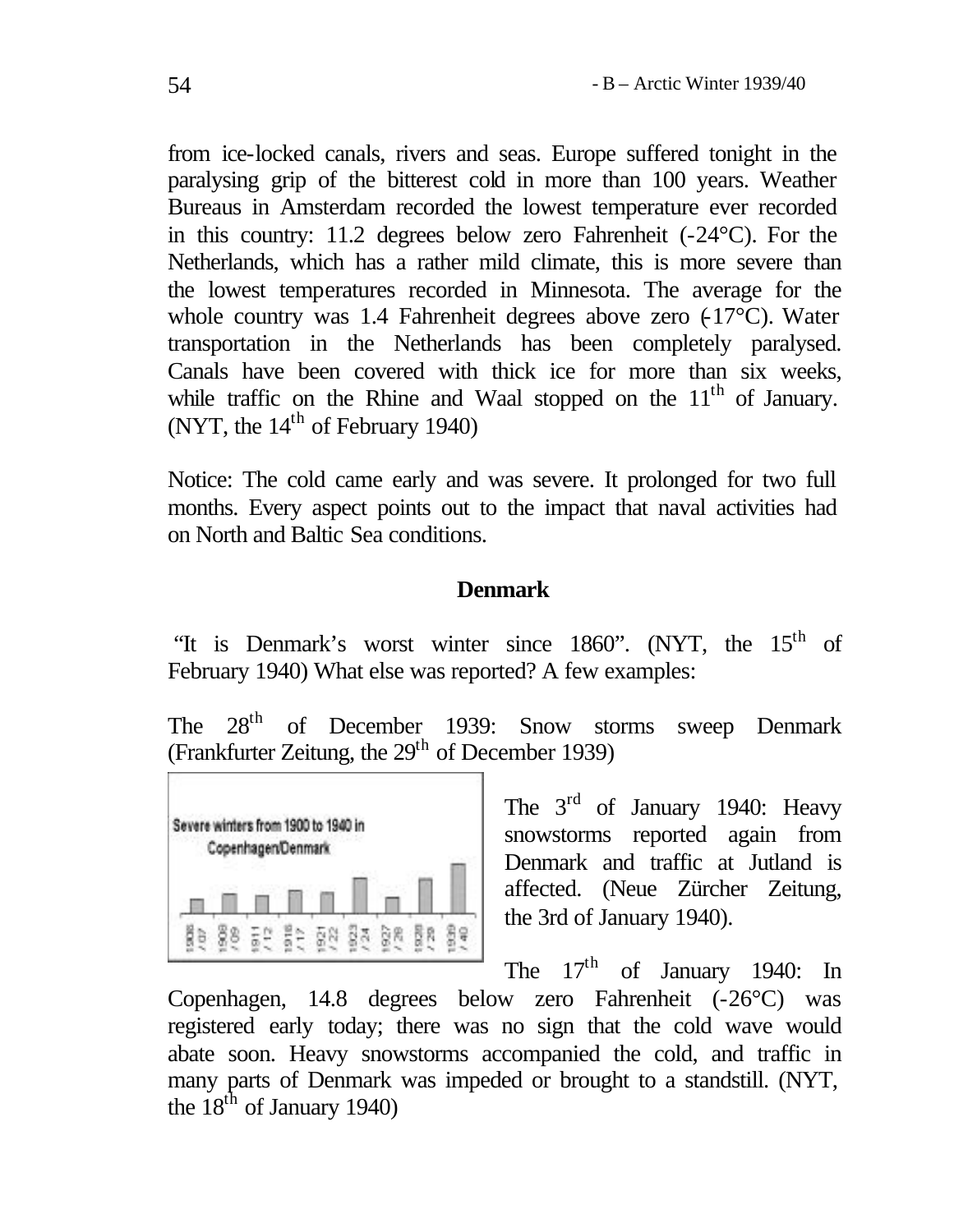The 13<sup>th</sup> of February 1940: At Copenhagen temperature dropped to 13 degrees below zero Fahrenheit (- $25^{\circ}$ C). (NYT, the 14<sup>th</sup> of February 1940)

#### **Sweden**

On the  $21<sup>st</sup>$  of February 1940, the New York Times (NYT) reported: "In Sweden all cold records were broken in the last twenty-four hours, the coldest since 1805". On the basis of data of four months, i.e. December 1939–March 1940, the winter of 1939/40 ranked the  $9<sup>h</sup>$  on the list of the coldest winters after 1757, trailing behind the winters of 1880/81 (rank 6), 1837/38 (rank 5) and 1808/09 (rank 2). On the basis of data for three months, the winter is ranked the  $10<sup>th</sup>$ , outranking the winter of 1892/93 (rank 9)<sup>3</sup>.

#### **Finland**

High in the North, the winter situation 1939/40 was special due to the war that Russia started against Finland on the 30<sup>th</sup> of November 1939 and it requires a detailed assessment in one of the subsequent chapters. Below, there are only a few cases of relevant weather information from December 1939:

The 1<sup>st</sup> of December 1939: "Bombs dropped on Helsinki, civilians were hastily leaving in mist and rain in the northern winter". (NYT, 'The Week in Review', the 3<sup>rd</sup> of December 1939)

The 2<sup>nd</sup> of December 1939: "Snow began falling on Helsinki where relief workers sought to extinguish fires and to clear away rubbles before Russian bombers returned again with a rain of death". (NYT, 'The Week in Review', the  $3<sup>rd</sup>$  of December 1939)

The  $10<sup>th</sup>$  of December 1939: "Violent fighting in knee-deep snow on Finland's eastern frontiers, at the Arctic Circle was reported today". "Hostilities in the northern sector were said to be proceeding in

<sup>3</sup> Liljequist, Gösta H. (Severity); 'The severity of the winters at Stockholm 1757 – 1942', in: Geografiska Annaler 1-

<sup>2, 1943,</sup> p. 81-104; and as an extended paper in: Meddelanden, Serien Uppsatser, Stockholm 1943, pp.1-24.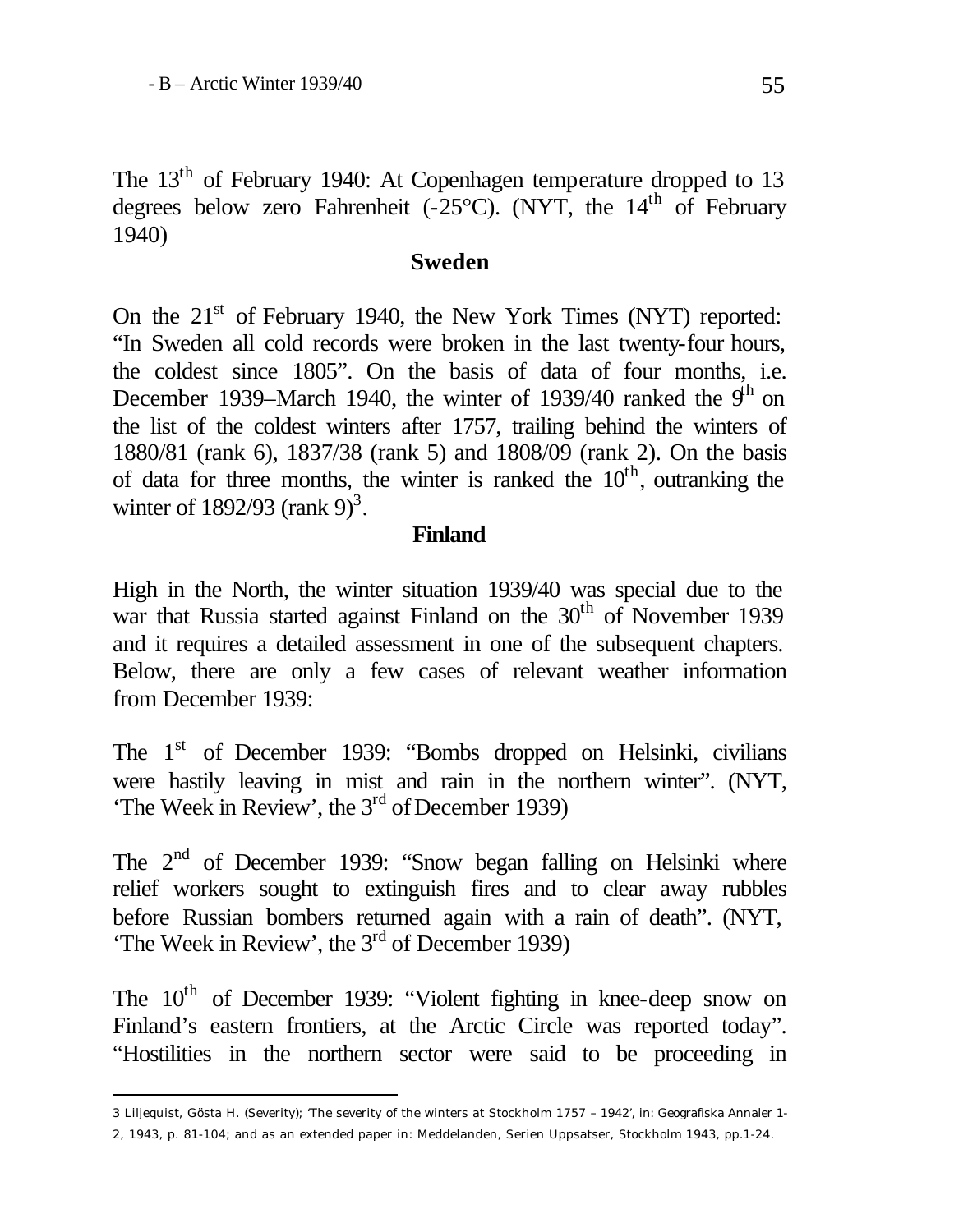weather 4 degrees below zero Fahrenheit  $(-20^{\circ} \text{ C})$ ". "In addition to the Red Army troops killed in battle, many others were reported to be dying of cold and exposure after being isolated from their supply trains and bases in the snow-piled wastes". (NYT, the  $11<sup>th</sup>$  of December 1939)

The 24th of December 1939 - Report by James Aldridge (extract from NYT, the  $25<sup>th</sup>$  of December 1939): "The cold numbs the brain in this Arctic hell, snow sweeps over the darkened wastes, the winds howl and the temperature is 30 degrees below zero Fahrenheit (-34.4°C). Here the Russians and Finns are battling in blinding snowstorms for possession of ice-covered forests. …I reached the spot just after the battle ended. It was the most horrible sight I had ever seen. As if the men had been suddenly turned to wax, there were two or three thousand Russians and a few Finns, all frozen in fighting attitudes. Some were locked together, their bayonets within each other's bodies; some were frozen in half-standing positions; some were crouching with their arms crooked, holding the hand grenades they were throwing; some were lying with their rifles shouldered, their legs apart… Their fear was registered on the frozen faces. Their bodies were like statues of men throwing all their muscles and strength into some work, but their faces recorded something between bewilderment and horror." (NYT, the  $25<sup>th</sup>$  of December 1939)

The  $28<sup>th</sup>$  of December 1939: "Russian forces in winter cold, 30 degrees below zero Fahrenheit, and amid blinding storm… (in) the bitterest weather conditions of any war ever fought". (NYT, the 29<sup>th</sup> of December 1939)

The 29th of December 1939; Petsamo Front: heavy snowstorms are continuing. (Neue Zürcher Zeitung, the  $29<sup>th</sup>$  of December 1939)

The 30<sup>th</sup> of December 1939: According to reports from Kirkeness, in North Norway mighty snowstorms blew over North Finland. Horrible cold prevailed in the Finnish north front area. Temperatures have fallen to 40°C below zero, a cold of such magnitude is seldom seen in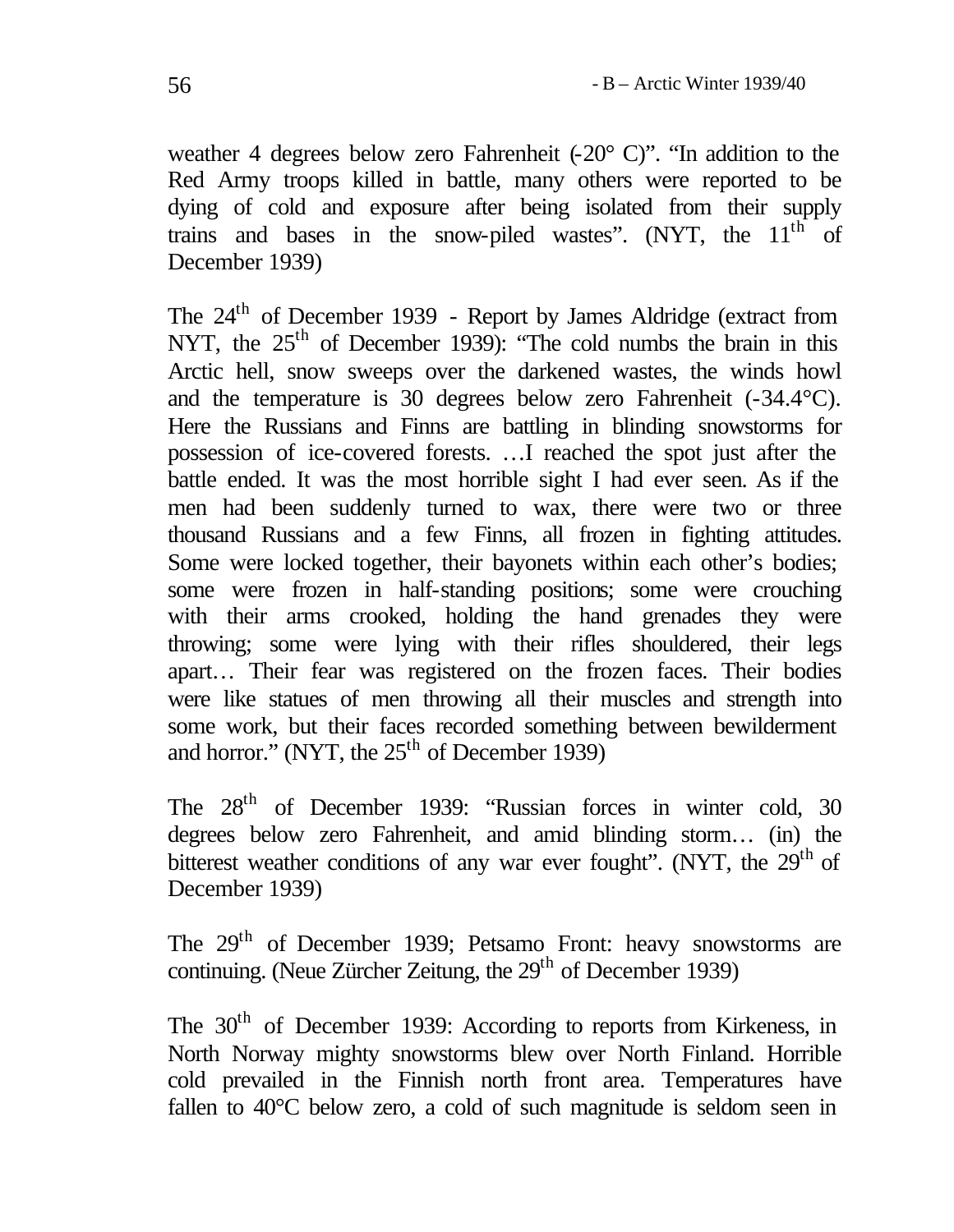this area in December. Weather experts consider larger military actions impossible. (Hamburger Anzeiger, the 30th/31th of December 1939)

The  $31<sup>st</sup>$  of December 1939: According to a review of the first war month, the Russians attack on seven fronts with 700,000 men. Russian losses are estimated at 35,000 killed, 100,000 wounded, 332 tanks destroyed or captured. (NYT, the  $31<sup>st</sup>$  of December 1939)

# **Baltic Countries**

A full assessment of weather conditions during WWII still needs to be written. Conditions during winter 1939/40 must have been 'killing' as some reports imply:

The  $24-27$ <sup>th</sup> of December 1939: In the Eastern parts of the Baltic countries (Russian West border) temperatures fell to -17<sup>o</sup>C from the  $24<sup>th</sup>$  to  $25<sup>th</sup>$ , and below  $20^{\circ}$ C one day later, extending to the Baltic coast, with -14°C in Klaipeda and -17°C in Gdynia (Bight) on  $27<sup>th</sup>$  of  $December<sup>4</sup>$ .

The 13<sup>th</sup> of January 1940: Bitterest cold wave for years, which sent temperatures in the Baltic countries down to as low as 40 degrees below zero Fahrenheit, ended abruptly today. The mercury rose rapidly to a few degrees below zero. Parts of the Baltic Sea have frozen over and floating and pack ice are likely to interfere with shipping for some time. (NYT, the  $14<sup>th</sup>$  of January 1940)

The 13<sup>th</sup> of February 1940: In Estonia, Latvia and Lithuania, more than 10,000 persons suffered from severe frostbite. At least five persons froze to death in the three Baltic countries, where temperatures reached 54 degrees below zero Fahrenheit  $(47.7^{\circ}C)$  for the first time in 160 years. Baltic Sea was frozen over. (NYT, the 14<sup>th</sup> of February 1940)

<sup>4</sup> German daily weather charts of 'Seewarte'.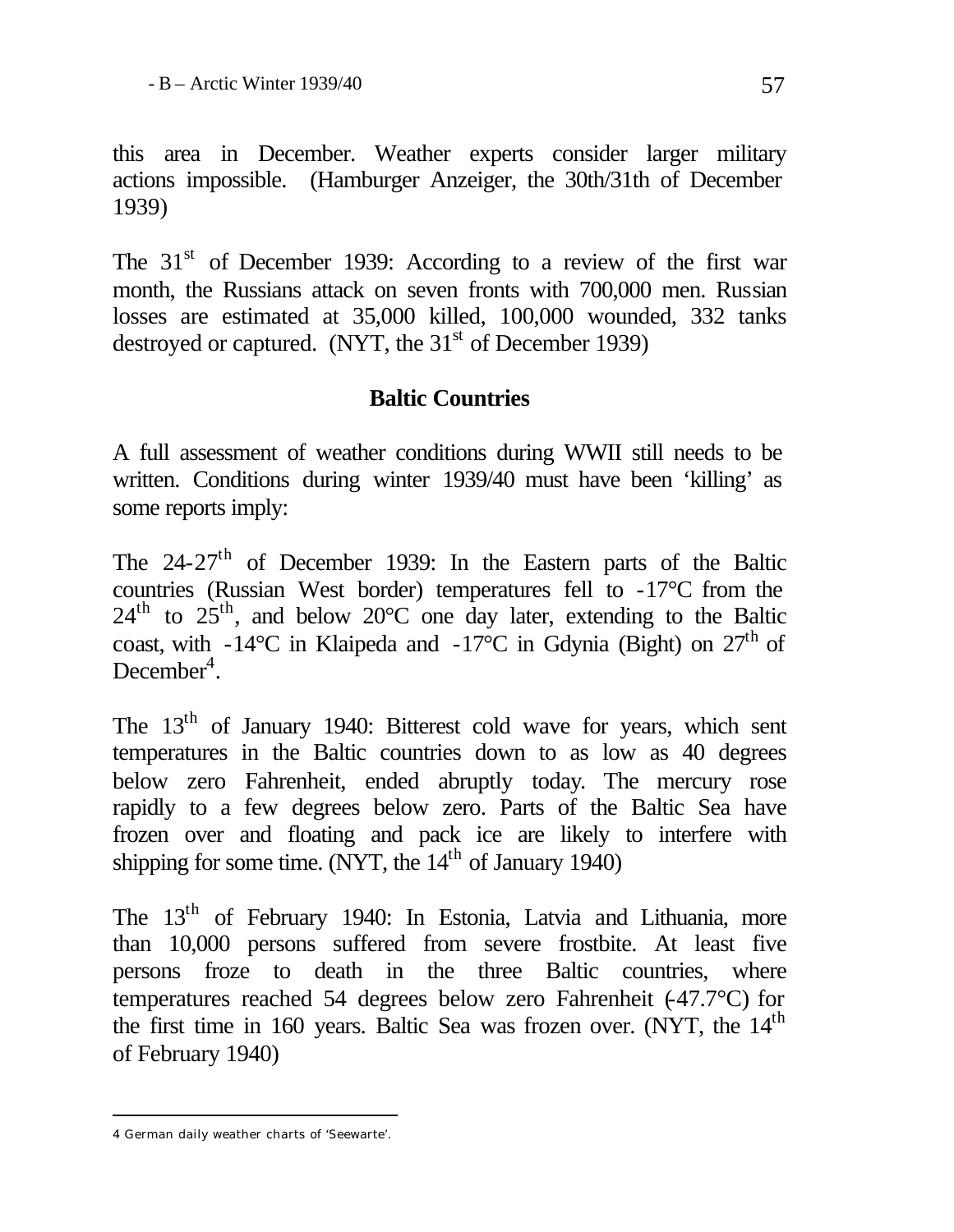

## **Central Europe (e.g. Hungary, Rumania)**

Weather was erratic, very cold, very snowy, and possibly the coldest for fifty or more years, but not the coldest for a century or record breaking. However, some reports demonstrate the severity of this winter.

The  $22<sup>nd</sup>$  of December 1939: A very severe snowstorm brought shipping in the Black Sea and the lower Danube river to a standstill. On the coast, temperatures dropped to 15°C below zero. Snow also fell all over Bulgaria on the  $21<sup>st</sup> - 22<sup>nd</sup>$  of

December, starting a new cold weather episode (down to -16°C): - 20°C in Northern Bulgaria.

The 29<sup>th</sup> of December 1939: Ice closes Danube to German supplies; rail traffic expected to be hampered by snow. "Cold winds have been recently blowing at the west of Russia. Constantly low temperature in the river valley indicates that a general freeze will set in soon". (NYT, the  $30<sup>th</sup>$  of December 1939)

The 10<sup>th</sup> of January 1940: Cold weather, worst in Hungary since 1929, is expected to break all previous records. The Danube is a solid sheet of ice. (NYT, the  $11<sup>th</sup>$  of January 1940)

The  $11<sup>th</sup>$  of January 1940: In Rumania, temperatures are of 40 degrees below zero Fahrenheit (-40°C); Bulgaria was reported to be suffering under the worst cold in the memory of living persons (NYT, the  $12<sup>th</sup>$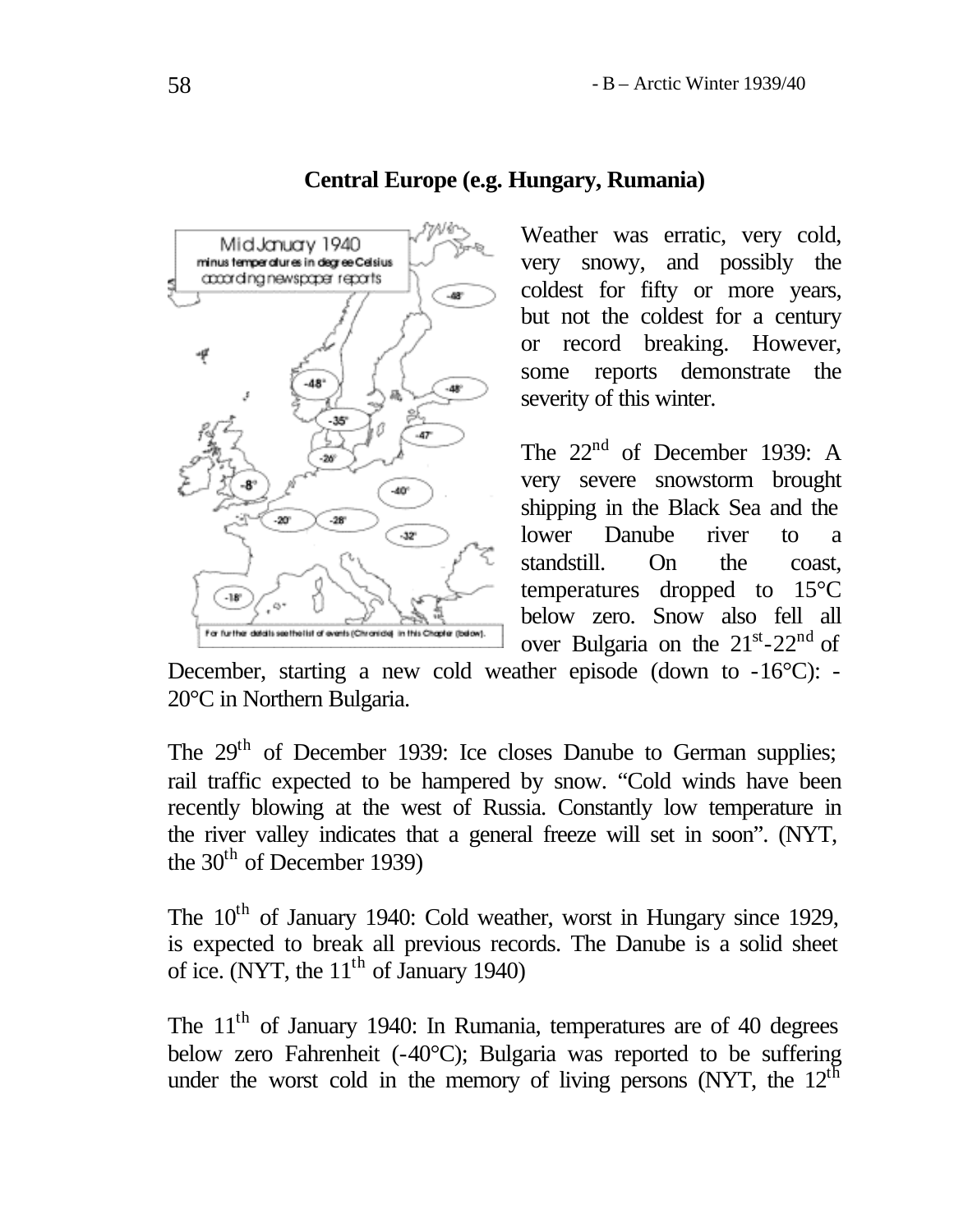of January 1940). Riga –41°C; Budapest -26°C, Vienna -25°C, Sofia –22° C (Neue Zürcher Zeitung, the 11st of January 1940).

The 17<sup>th</sup> of January 1940: Cold Paralyses Northern Europe. The unexpected swiftness with which temperatures fell was featured in almost all weather reports. After a comparatively warm weather during the weekend, the temperatures began suddenly to drop towards the bottom of the thermometers. A typical report from Riga said that the temperature was at freezing point on Monday morning (the  $15<sup>th</sup>$  of January) and at 22 degrees below zero Fahrenheit yesterday morning. Then it tumbled to 47.2 degrees below zero – a drop of 79.2 degrees in about thirty-six hours (NYT, the  $18<sup>th</sup>$  of January 1940).

The  $22<sup>nd</sup>$  of January 1940: Severe snowstorms swept Europe from the Adriatic Sea to Scandinavia (NYT, 23 January 1940).

The  $13<sup>th</sup>$  of February 1940: Europe suffered tonight... in the cold wave which extended from the Arctic fringes of Norway and Finland… the Baltic countries to the Netherlands and Hungary. (NYT, the  $14<sup>th</sup>$  of February 1940)

The 15th of February 1940: All cold records in Europe were broken last month and just when it was hoped the worst was over, another cold wave has bound the whole continent. (NYT, the  $15<sup>th</sup>$  of February 1940)

The 15<sup>th</sup> of February 1940: Budapest suffered today from the bitterest cold in sixty years, 28 degrees below zero Fahrenheit (-33°C). (NYT, the  $16<sup>th</sup>$  of February 1940)

# **War winter 1939/40 in Germany**

Most of the naval activities of the initial war months occurred in the proximity of Northern Germany's coast, in the North and Baltic Sea. The location of Germany in Europe is of great importance in tracing the reasons for an extreme winter after only four-month warfare. That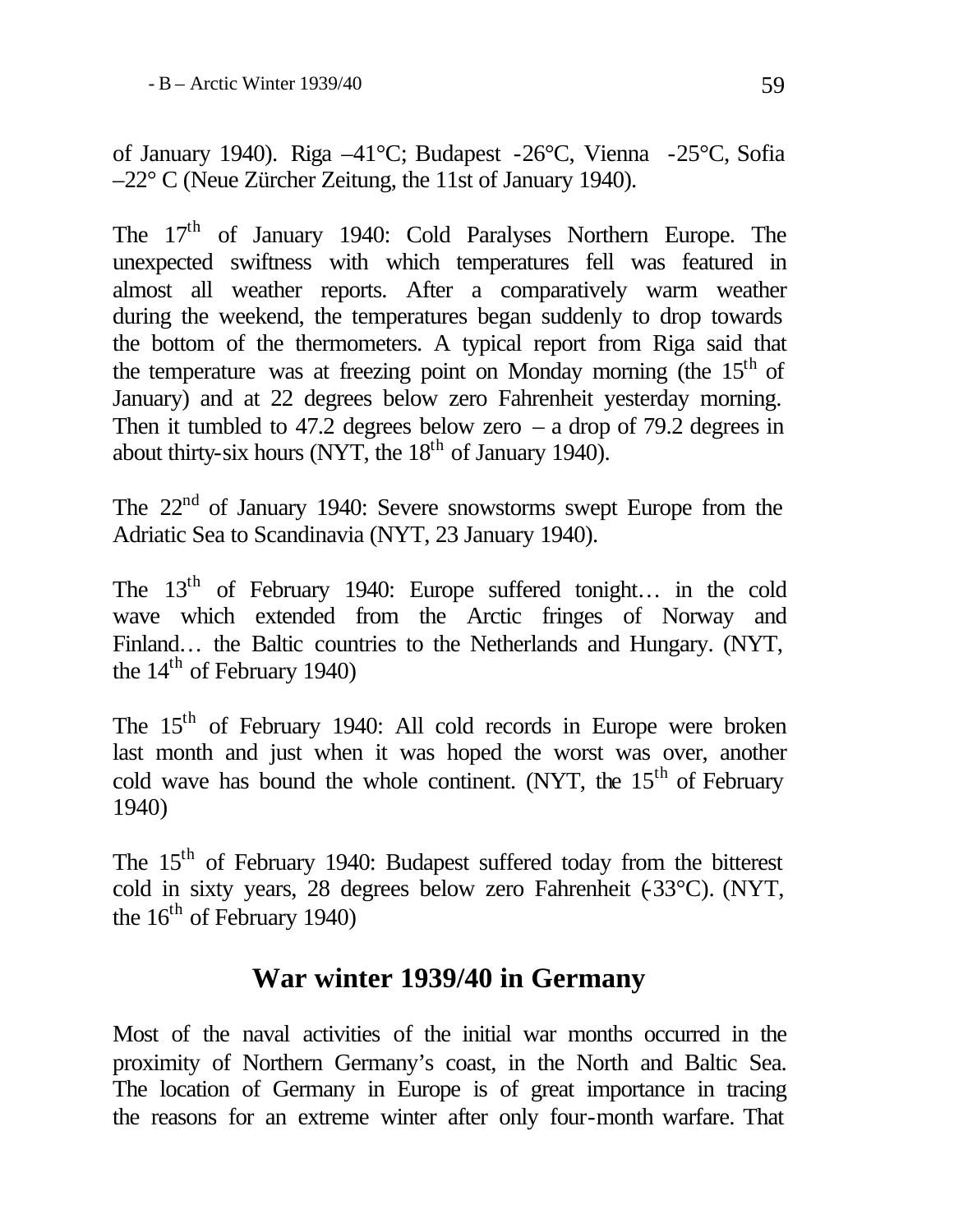is why no other country had to look so far back in its historical weather recordings to find comparable winters, with the same coldness magnitude. Vast parts of Germany experienced the coldest winter in more than 100 years. In the early 1800s, the Little Ice Age had reached its heights and, suddenly, Northern Europe was back in an Epoch of Cold.

The centre of cold stretched from Amsterdam, via Bremen, Hamburg, Berlin, to Königsberg (Kaliningrad). Naval activities were the most intense in the Helgoland Bight and Southern Baltic Sea, starting with a ten days battle from sea to shore in the Gdansk area (in early September) and with the laying of many dozens of mine fields along the German coast. A detailed picture will be provided later.

Hamburg, a port city on the river Elbe and close to North and Baltic Sea, experienced record conditions despite its usually maritime weather conditions, with winter temperature averages just above zero degrees Celsius. Instead, for almost two months, from the  $1<sup>st</sup>$  of January to about the  $20<sup>th</sup>$  of February, average temperature was below -12°C. The Elbe was heavily iced. With a big headline newspaper, "Hamburger Anzeiger" had claimed on the  $23/24$ <sup>th</sup> of December 1939: "The Elbe will never be frozen over, since 1874/75 icebreaker would keep the shipping fairway open". Only a short time later, nature creates extreme problems to the German navy: heavily frozen seas and rivers. Many naval vessels could not be moved for a considerable period of time.

For Berlin and Halle it was the coldest winter in 110 years. The assessment is based on the 'summary of the daily mean data from November 1939 to March 1940'. For Berlin (correspondingly for

Halle), the data noted for 1829/30 is the 'cold sum' figure -791°C, for the winter 1939/40 the figure -736 $\degree$ C<sup>5</sup>. These data are confirmed by other researche as well. The coldest months of January in Berlin since

l 5 Stellmacher, R. and Tiesel R.; 'Über die Strenge der mitteleuropäischen Winter der letzten 220 Jahre – eine statistische Untersuchung', Z. Meteorol.39 (1989) 1, p.56-59.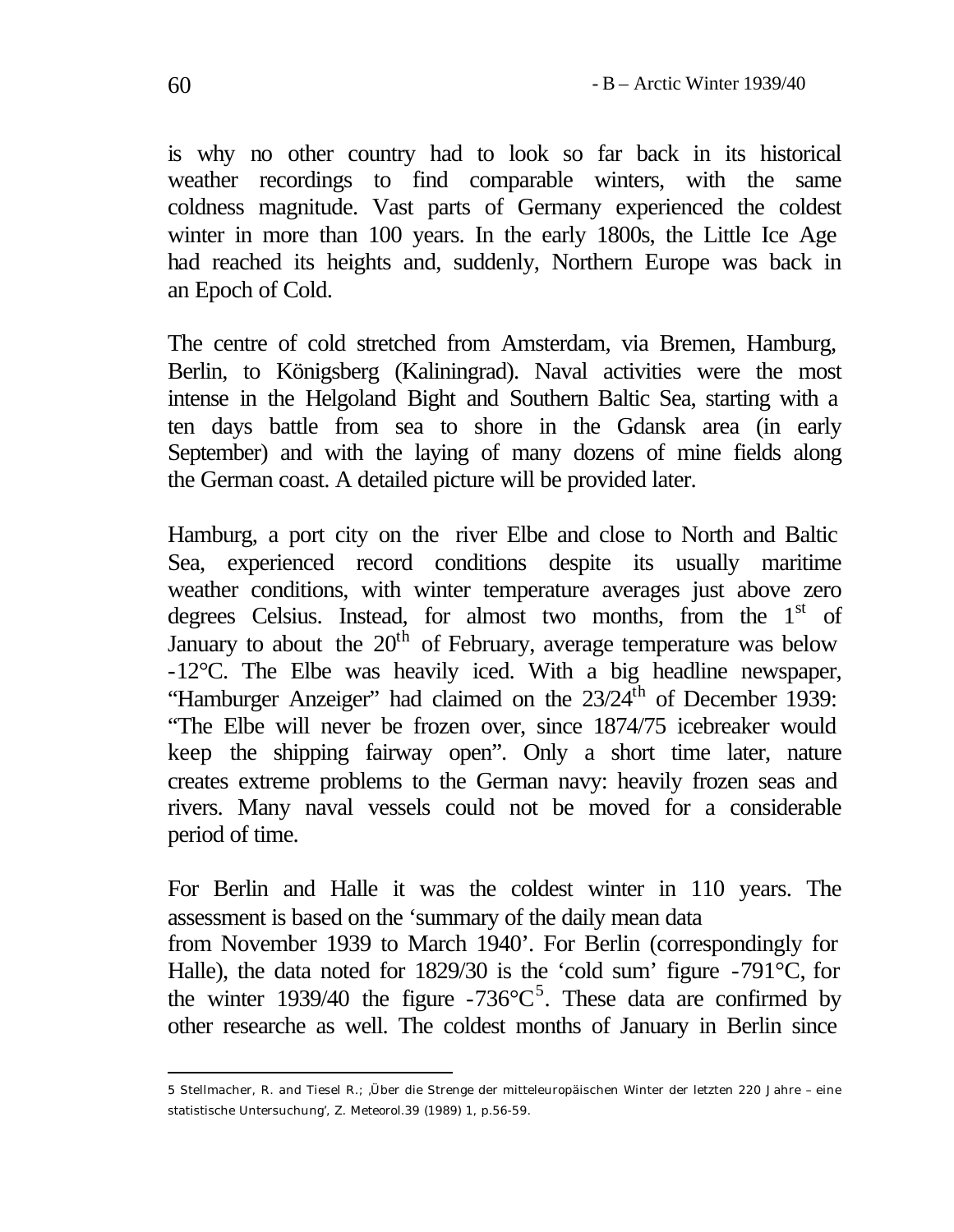recording has started, in 1719, are: 1823, 1838 and 1940. With regard to the winter of 1928/29, February (-10.4°C) was colder than February 1940  $(-7^{\circ}C)$ , but as January 1929 is not among the 20 coldest winter months, the winter 1939/40 ranks higher on the list of cold winters. For Dresden, about 150 km south of Berlin and close to Halle, the winter of 1939/40 (December-February) was also the coldest in 110 year, surpassed only by the winter of 1829/30.

At the most eastern end of the southern region of the Baltic Sea, former Königsberg (later Kaliningrad), with long-term winter average of  $-2$ °C, had to cope with following mean temperatures:

|          | Medium                 | Maxi-mal         | Minimal          | Deviation        | Lowest                                   |
|----------|------------------------|------------------|------------------|------------------|------------------------------------------|
|          |                        |                  |                  | from means       |                                          |
| Januarv  | $-10.7$ °C             | $-7.2$ °C        | $-14.4\degree$ C | $-8.0^{\circ}$ C | $(14 \text{Jan.}) - 25.4$ <sup>o</sup> C |
| February | $-11.4$ <sup>o</sup> C | $-7.9^{\circ}$ C | $-15.8$ °C       | $-9.0^{\circ}$ C | $(24.Feb.) - 25.8$ °C                    |
| March    | $-2.2$ °C              | 0.7°C            | $-5.4^{\circ}$ C | $-2.8$ °C        | $(13.Mar.) - 15.1$ °C                    |

#### **Summary**

The evidence of extraordinary winter conditions is overwhelming. It is further possible to clearly demonstrate that the whole Northern Europe, from Riga to Budapest and London, fell prey to arctic conditions. Cities like Amsterdam, Hamburg, Berlin and Dresden registered record cold never experienced in more than a century. While the impact and appearance of winter 1939/40 is now presented, the next move is to establish how this could happen. After all, global and regional weather is based on physics. Nothing happens without a cause.